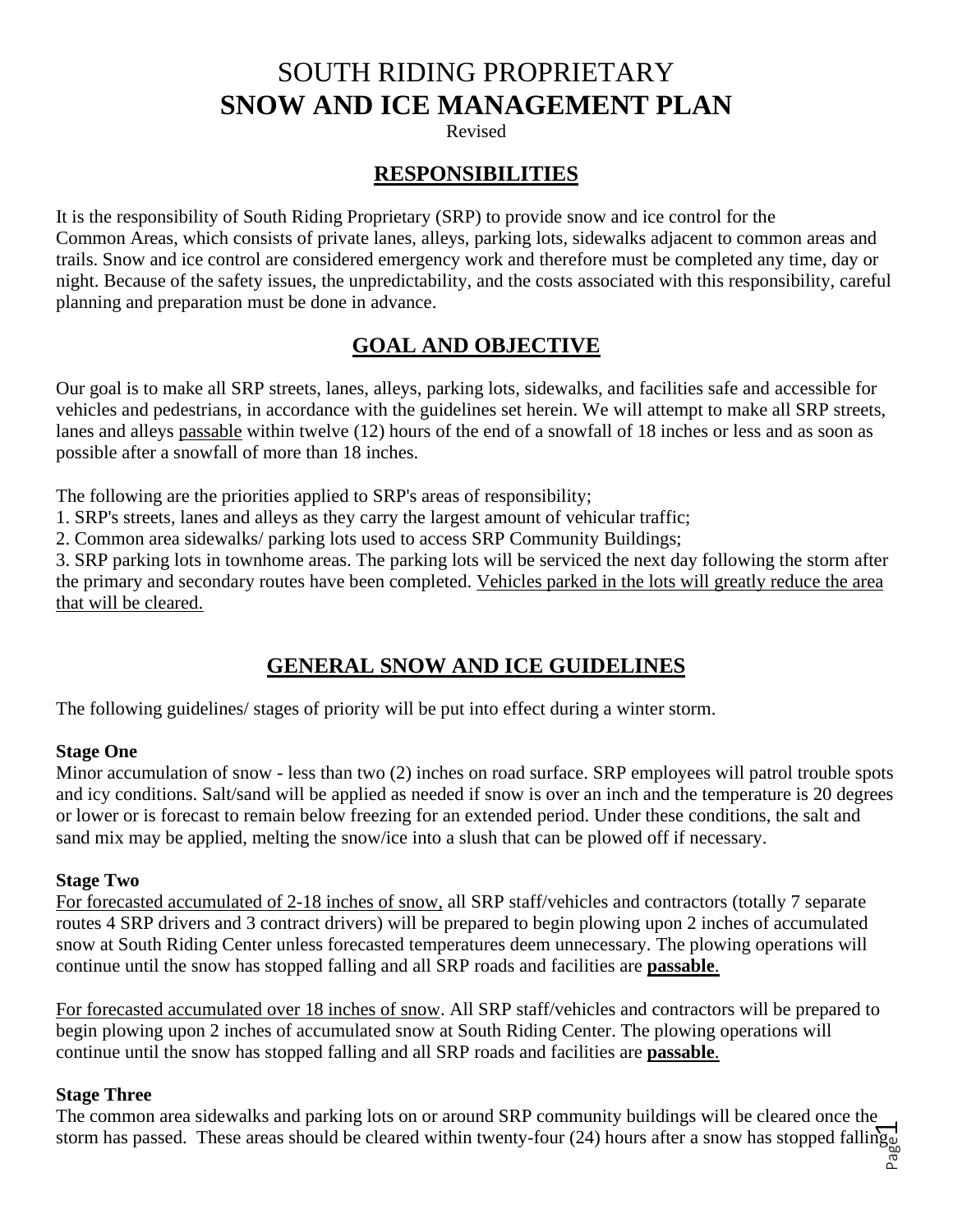# SOUTH RIDING PROPRIETARY

or two (2) hours prior to the opening of the facility for normal business when snowfall of 18 inches or less and as soon as possible after a snowfall of more than 18 inches.

### **Stage Four**

Townhouse parking lots will be cleared the first day after the completion of stages 1 -3 above (approximately 24-48 hours after the storm) when snowfall of 18 inches or less and as soon as possible after a snowfall of more than 18 inches. \*The number of vehicles in a parking area greatly effects this operation. In an effort to limit property damage, snow removal equipment will not operate within three (3) feet of a parked vehicle.

### **Stage Five**

Sidewalks adjacent to SRP Common areas near schools and "school walker" areas will be cleared prior to the school day commencing. Stage 4 and 5 may need to occur simultaneously.

### **Stage Six**

Cluster Mailboxes depending on the amount of accumulated snow, will have a path cleared providing access to residents and the USPS. Cluster mailboxes are the metal mailboxes owned by the USPS used by townhomes.

### **Stage Seven**

Sidewalks adjacent to SRP Common areas around townhome parking lots, townhome mailboxes, parks, as well as fitness trails will be cleared following stage 5.

## **PROPERTY DAMAGE**

During snow operations, it is possible to incur a certain amount of damage to SRP facilities and private property. If damage is sustained due to plowing operations, Please contact Town Hall at 703-327-4390 or e-mail townhall@southriding.net.

# **DEPARTURE FROM THE GUIDELINES**

SRP recognizes that conditions may be so unusual or unexpected that a departure from these guidelines is necessary. Therefore, when conditions warrant, the Director of Facilities and Grounds in consultation with the General Manager, may order a departure from these guidelines when, in their opinion, conditions require such action. This guideline may be affected in total or in part, because of equipment breakdown, weather conditions, inadequacy of equipment, state or federal regulations, shortage of personnel, and any other unforeseen, uncontrollable or unanticipated acts.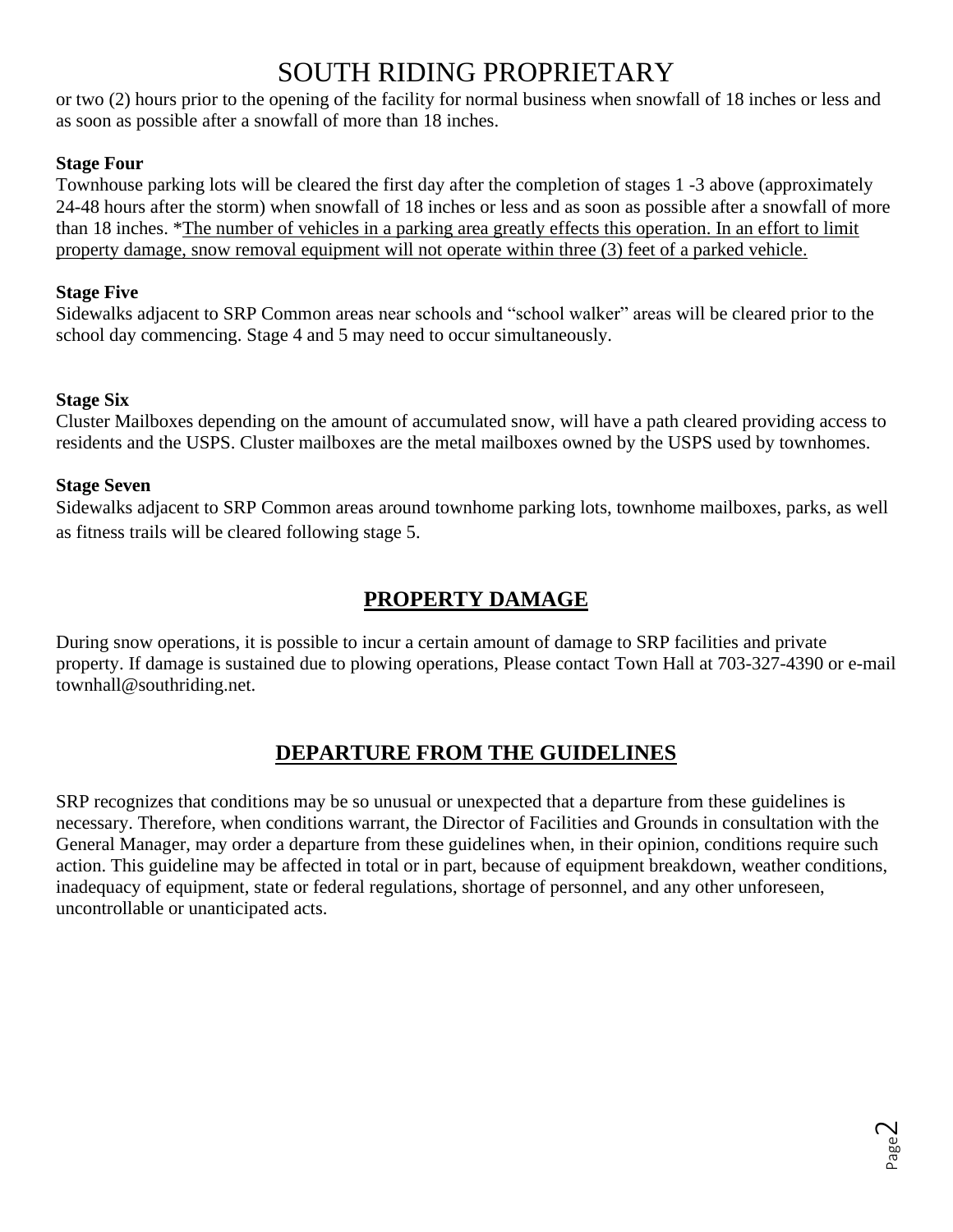# SOUTH RIDING PROPRIETARY **Snow and Ice Management Plan Parking lot/Sidewalk Priority**

### **SRP Facility Parking lots**

Beside behind Town Hall, SRC Upper and lower lots next to Hyland Hills pool/splash park

### **SRP Townhome Parking Lots**

Every TH street will be checked, and parking spaces cleared keeping in mind there must be at least 3 consecutive spaces in order to clear. (Approximately 24-48 hour after storm)

## **PRIORITY 1-SCHOOLS**

### *Little River Elementary*

Sidewalks adjacent to common areas: South side of Hyland Hills St. from Rachel Hill Dr. to Springdale Dr. Priesters Pond Dr. from Hyland Hills Dr. to Parish St. North side of Parish St. Tarkington lane All sidewalks bordering Murrey Park (also included in parks) Krebs Ln Around Springdale pond Around Priesters pond South side of Edgewater St. from Flintonbridge Dr. to Priesters Pond Dr. Corner of Flintonbridge & Mink Meadows

### *Liberty Elementary and Freedom High School*

Sidewalks adjacent to common areas: Riding Center Dr. from Braddock Rd. to Magistrate Ct. Riding Center Dr. West side from Justice Dr. to Friendship St. Mandolin St. from Talent St. to Carrington Dr. South side of Talent St. from Mandolin St. to Jenny Ln Around South Riding Center (also included in stage 3 under facilities) Justice Dr. around bend and path exit at Friendship St Section 82- Pine Forest Dr. from 42590 &42591 to SR property line

### *Hutchison Elementary*

Sidewalks adjacent to common areas: North side of Center St. from Loudoun County Pkwy to Crossfield Dr. & both sides of Center St. Section 57 on Center St. Section 58 on Dabner Dr. Corner of Freedom St. and Crossfield Dr.